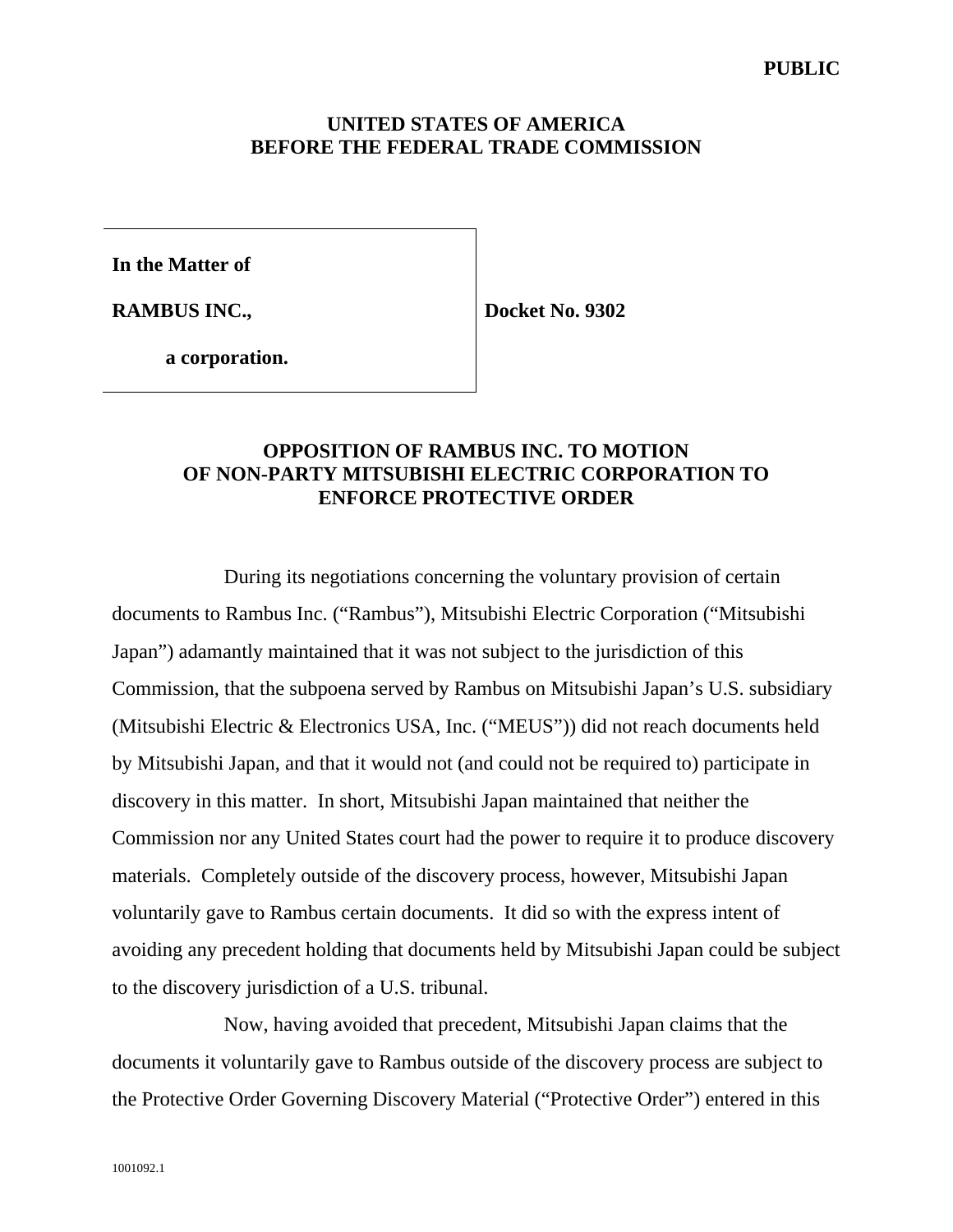matter. Mitsubishi Japan seems to be of the mind that it could avoid participating in discovery in this matter, yet it can now turn around and claim the benefits of an order meant to govern the very process it renounced. But Mitsubishi Japan cannot have its cake and eat it too. Having maintained that it was not subject to this Commission's authority and that its voluntary giving documents to Rambus was outside of the Commission's jurisdiction, Mitsubishi Japan cannot now (that it is convenient) claim these documents fall under the umbrella of the protective order. The Commission should deny Mitsubishi Japan's attempt to invoke the protections of the system that it declined to recognize and in which it refused to participate.

# **I. BACKGROUND**

In September 2002, Rambus served a subpoena on MEUS seeking documents relevant to this matter. On October 30, 2002, MEUS moved to quash the subpoena, arguing, in part, that it could not be required to produce documents held by its foreign parent, Mitsubishi Japan. The Administrative Law Judge ("ALJ") overseeing this matter denied MEUS's motion by order dated Novmber 12, 2002. MEUS then moved for interlocutory review of the ALJ's order, but the ALJ denied that motion.

Despite the ALJ's orders, Mitsubishi Japan steadfastly maintained that documents held by it were not subject to Rambus's subpoena. Declaration of Steven M. Perry ("Perry Decl.") ¶ 2. The stated reason for this was that Mitsubishi Japan did not want to create any precedent by acknowledging its documents could be obtained by serving a subpoena upon the parent's U.S. subsidiary. Perry Decl. ¶ 2. Accordingly, Mitsubishi Japan took the position that Rambus's subpoena had never been, and could never be, served on Mitsubishi Japan or enforced against upon it, and that that Mitsubishi Japan would not provide any documents as a result of the subpoena or in connection with any discovery process. Perry Decl. ¶ 2.

Given Mitsubishi Japan's refusal to acknowledge that its files were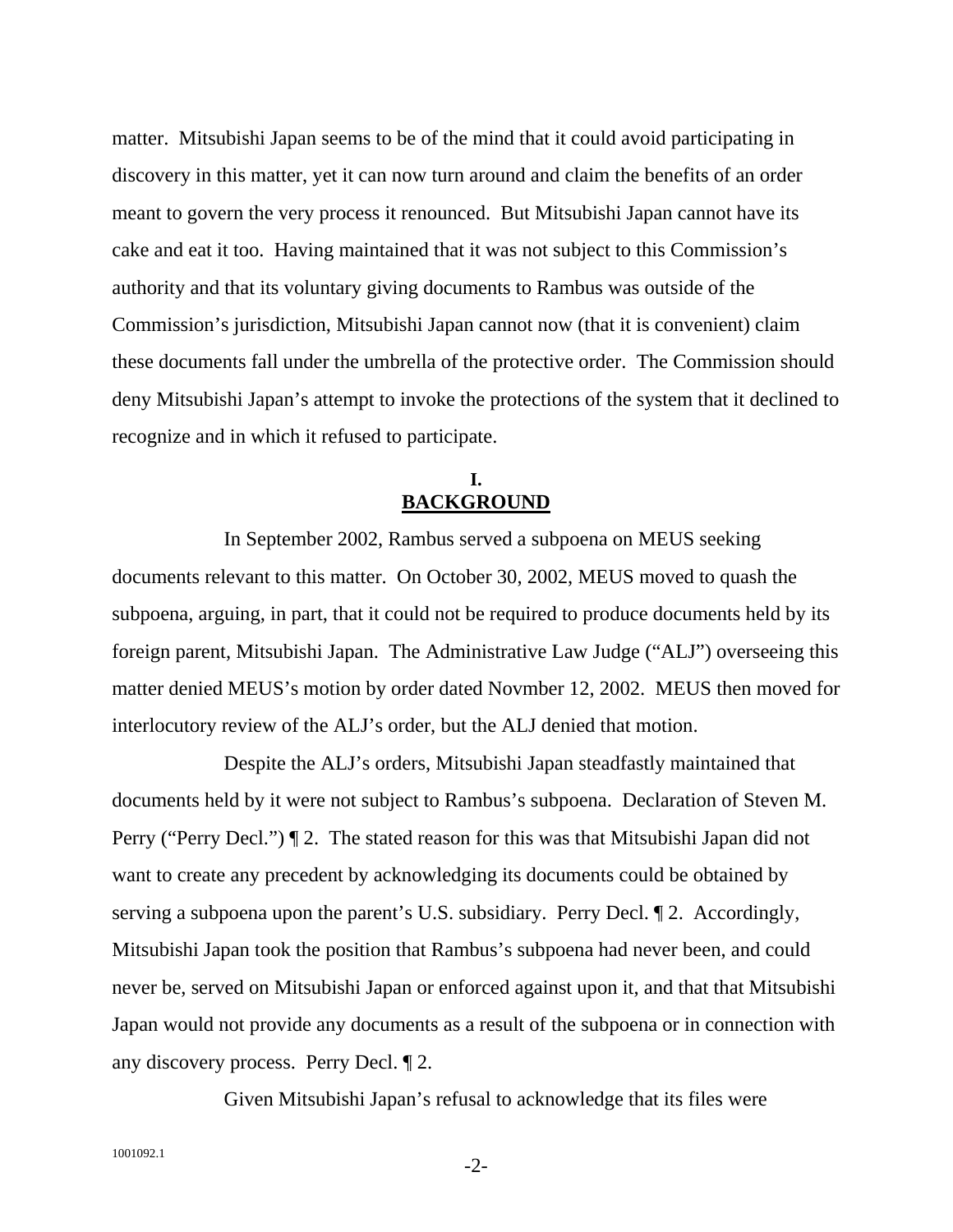available to be produced in "discovery," Rambus inquired whether Mitsubishi Japan would voluntarily give to Rambus certain documents. Perry Decl. ¶ 3. The categories of documents in this request differed in several respects from those sought in the subpoena that Rambus had served on MEUS. Perry Decl. ¶ 3 & Ex. A.

Mitsubishi Japan eventually agreed to voluntarily give certain documents to Rambus. Perry Decl. ¶ 4. This agreement was confirmed in a letter from Mitsubishi Japan's counsel, stating that he was shipping to Rambus "documents voluntarily produced by Mitsubishi Electric Corporation ("MELCO") in response to your letter request." Perry Decl.  $\P$  4 & Ex. B. The letter does not suggest that counsel or Mitsubishi Japan was providing documents in response to any subpoena, nor does his letter concede or state that the Japanese parent company was invoking the protection of the U.S. judicial process or agency process in any way. Perry Decl. ¶ 5. Rambus's counsel understood at the time that counsel for Mitsubishi Japan had taken that position very deliberately, consistent with his position about the lack of agency or court jurisdiction over the Japanese parent's documents. Perry Decl. ¶ 5.

Rambus subsequently received several boxes of documents from counsel for Mitsubishi Japan. Perry Decl. ¶ 5. The documents bore no confidentiality designation of any kind. Perry Decl. ¶ 5.

### **II. ARGUMENT**

Consideration of the circumstances surrounding Mitsubishi's voluntarily giving documents to Rambus inevitably leads to the conclusion that the documents are not subject to the Protective Order in this case. The documents – like so many millions of documents daily exchanged between companies – were voluntarily given to Rambus outside of the discovery process. Mitsubishi Japan cannot now claim otherwise in order to obtain the protections of the process it refused to participate in or even acknowledge.

Given this, there is no basis to Mitsubishi Japan's contention that the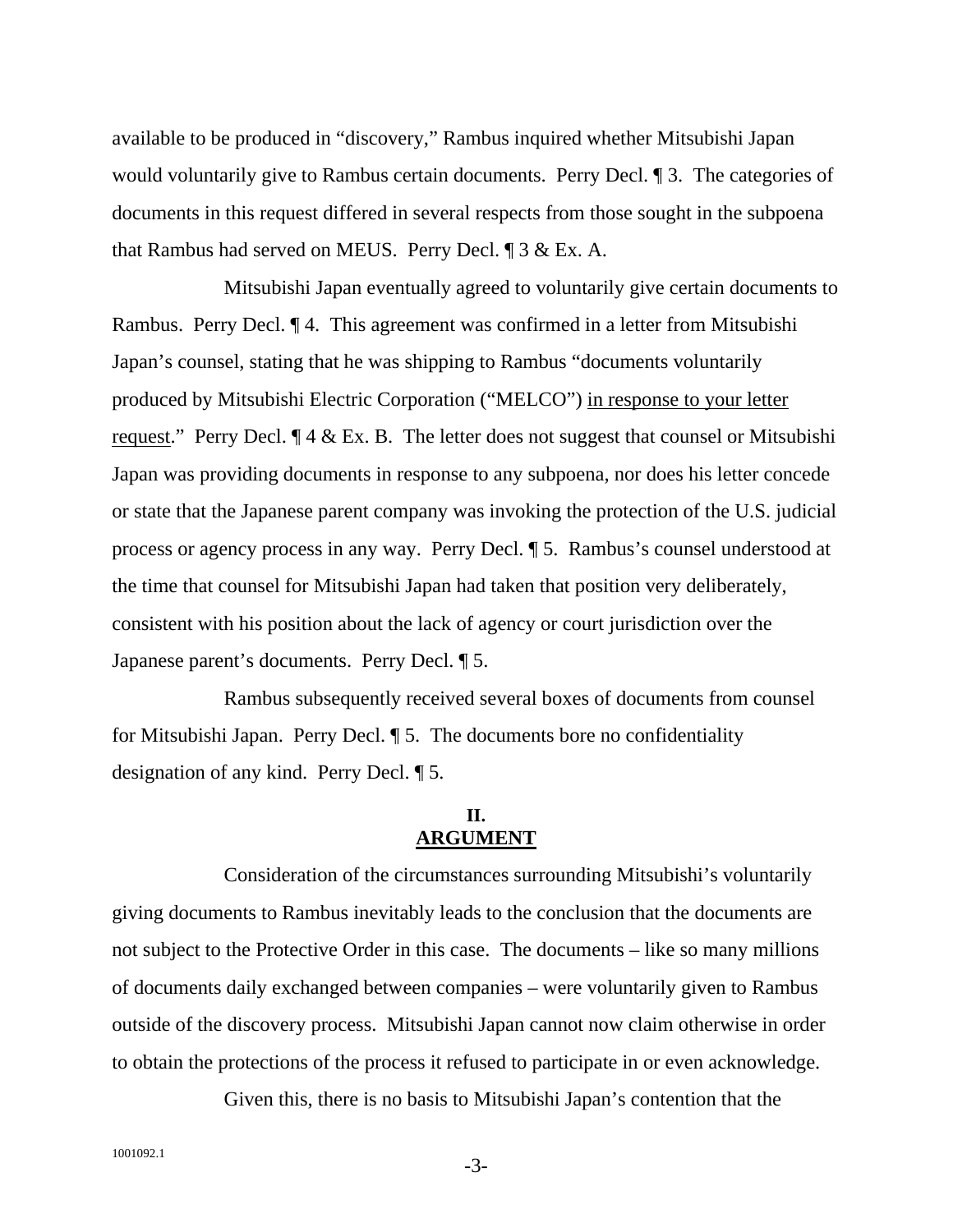documents are subject to the limitations on use in the Protective Order. Nor is there any merit to the argument that the documents somehow qualify as Confidential Discovery Material.

#### **A. The Documents Are Not Subject To The Protective Order**

At the core of its position, Mitsubishi Japan contends that the documents it voluntarily gave to Rambus fall under the Protective Order because they somehow qualify as "Discovery Material" as defined by the Order. "Discovery Material," however, includes only materials that were "produced pursuant to compulsory process or voluntarily in lieu thereof, and any other documents or information produced or given to one Party by another Party or by a Third Party in connection with discovery in this Matter." Protective Order  $\P$  1m. And it is clear from the events leading up to Mitsubishi Japan's voluntary provision of documents to Rambus that the documents do not fall within this definition.

First, the documents were not given to Rambus "pursuant to compulsory process" or "in lieu thereof." Protective Order ¶ 1m. Mitsubishi Japan repeatedly and emphatically denied that the documents were subject to compulsory process. Perry Decl. ¶ 2. Its position was driven by a desire to avoid a precedent that Mitsubishi Japan's documents could be obtained by serving a subpoena upon its U.S. subsidiary. Perry Decl. ¶ 2. So it maintained that Rambus's subpoena had never been, and could never be, served on Mitsubishi Japan or enforced against upon it, and that that Mitsubishi Japan would not provide any documents as a result of the subpoena. Perry Decl. ¶ 2. In essence, Mitsubishi Japan maintained that there could be no causal connection between its giving documents to Rambus and the subpoena served on MEUS. And, as Mitsubishi Japan itself acknowledged, the documents were provided to Rambus pursuant to Rambus's "letter request," not any subpoena. Perry Decl. Ex. B.

Second, it is clear that the documents were not given to Rambus "in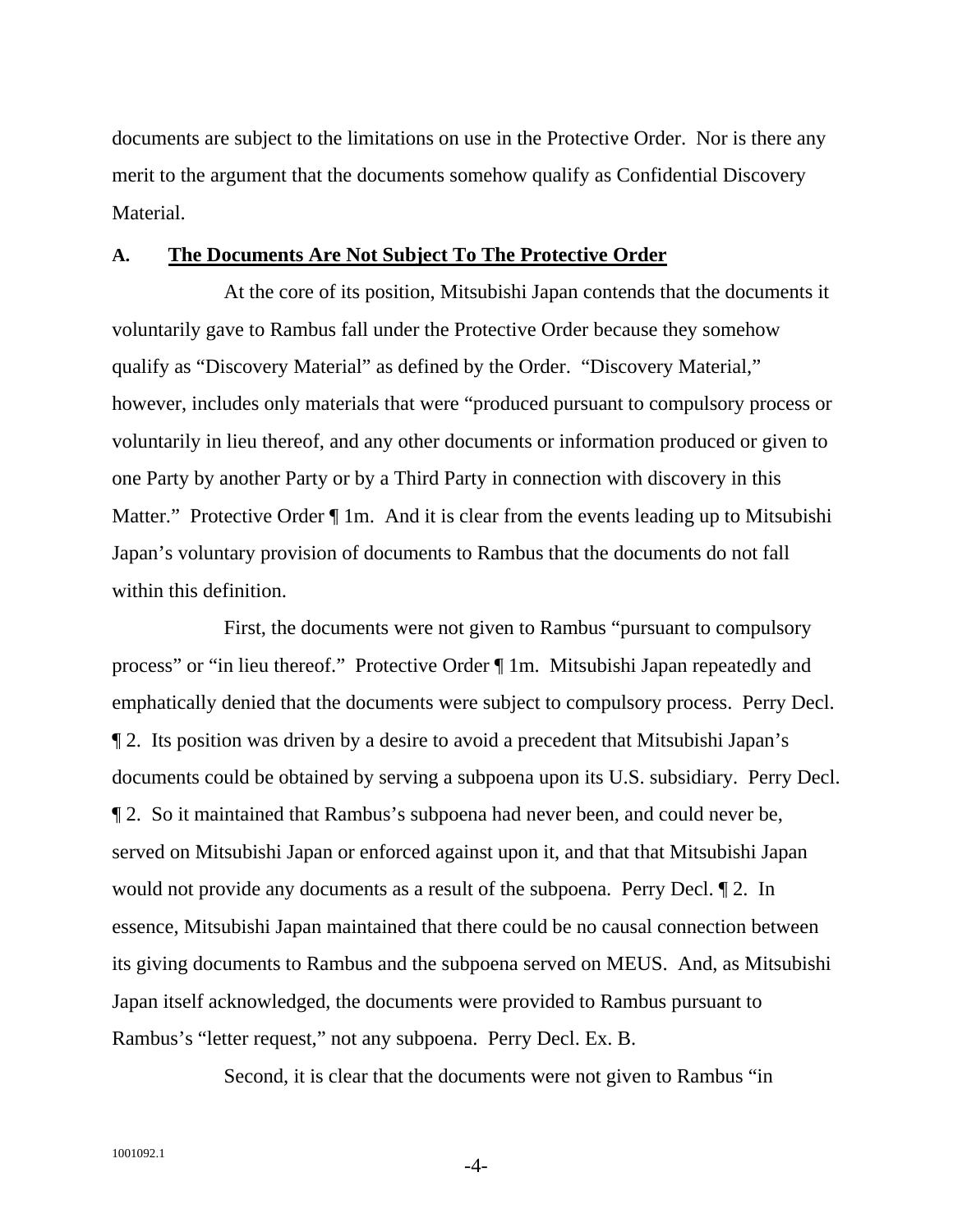connection with discovery in this Matter." Protective Order ¶ 1m. Mitsubishi Japan unmistakably maintained that it would not provide any documents in connection with the discovery process. Perry Decl. ¶ 2. Given Mitsubishi Japan's refusal to acknowledge that its files were subject to discovery, Rambus sought certain documents from Mitsubishi Japan *outside* of the discovery process. By letter, Rambus requested that Mitsubishi Japan voluntarily give to Rambus a set of documents that differed significantly from those sought in Rambus's subpoena. Perry Decl. ¶ 3. It was only through this request, not the discovery process, that Rambus obtained the documents from Mitsubishi Japan. Perry Decl. ¶¶ 4-5.

Importantly, in responding to Rambus's request, Mitsubishi Japan *acknowledged* that it was providing the documents outside of the discovery process: the letter from its counsel stated that it Mitsubishi Japan would provide documents to Rambus "voluntarily . . . in response to [Rambus's] letter request." Perry Decl. Ex. B. This was wholly consistent with Mitsubishi Japan's position throughout the discussions with Rambus's counsel. The letter does not suggest that Mitsubishi Japan was providing documents in response to Rambus's subpoena. Nor does it state or even imply that Mitsubishi Japan was invoking the protections of the discovery process. Given the history of the discussions, the only reasonable conclusion was that Mitsubishi Japan had deliberately taken this position to maintain its position that neither the Commission nor any U.S. court had jurisdiction over the documents. Perry Decl. ¶ 5.

Mitsubishi Japan cannot have both ways. Having managed to stay out of the discovery process in this matter, it cannot now seek the protections afforded participants in that process. The documents that it voluntarily gave to Rambus have the same status as any other documents voluntarily exchanged between companies. Absent contractual or statutory obligations, the recipient of such documents may use them as they wish. Here, the documents simply are not covered by the Protective Order, and Mitsubishi Japan cannot seek the protections given in the process it abjured.

1001092.1 -5-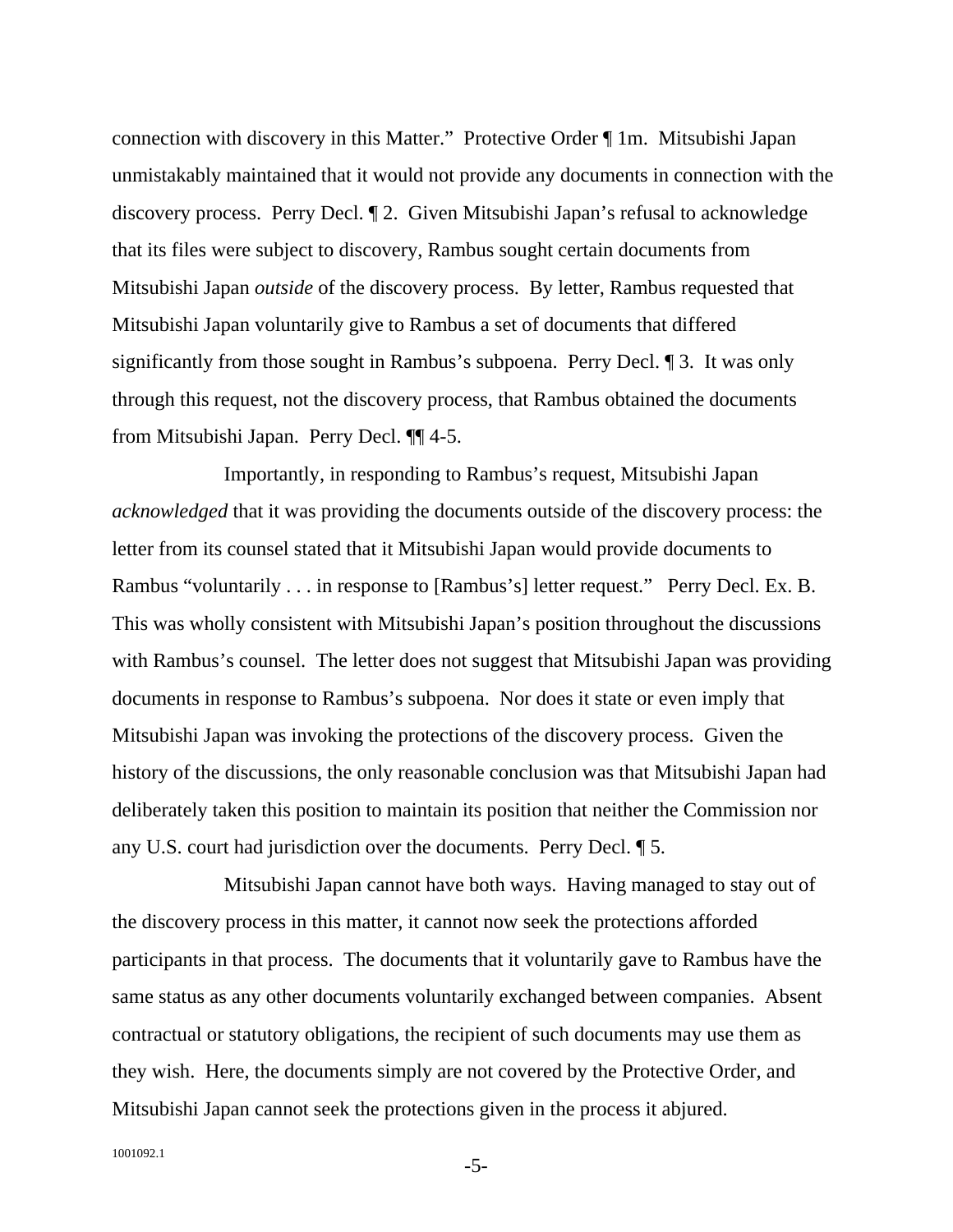### **B. The Documents Are Not "Confidential Discovery Material"**

Mitsubishi Japan also wrongly argues that the documents it gave to Rambus should be treated as "Confidential Discovery Material." Basing this assertion on the flawed premise that the documents are subject to the Protective Order, Mitsubishi Japan compounds this mistake by misreading Paragraph 6 of that Order. Paragraph 6 applies only to materials that were produced *before* the entry of the protective order:

> All documents obtained by compulsory process or voluntarily from any Party or Third Party, regardless of whether designated or marked confidential by the Party or Third Party, and transcripts of any investigational hearings, interviews, or depositions that were obtained before this Protective Order was adopted, shall be treated as Restricted Confidential Discovery Material for a period of twenty (20) days from the time notice of the intent to produce is given to the Producing Party. At the expiration of that time, material shall be treated as Confidential Discovery Material unless otherwise designated as either Restricted Confidential Discovery Material or non-confidential.

Protective Order ¶ 6 (emphasis added). Paragraph 6 was obviously intended to protect materials obtained during the investigational phase of this matter. A slip of ellipses in Mitsubishi Japan's motion to enforce, however, conveniently omits the key language from this paragraph. *See* Mitsubishi Japan Br. at n.2 (omitting "that were obtained before this Protective Order was adopted"). But the fact is that Mitsubishi Japan voluntarily gave the documents to Rambus in February 2003, long after the entry of the protective order. *See* Mitsubishi Japan Br. at 2; Perry Decl. Ex. B. Accordingly, even if the documents were subject to the Protective Order, they are not Confidential Discovery Material unless they are labeled as such pursuant to Paragraph 4 of the Protective Order. But none of the documents were designated as confidential in any way. Perry Decl. ¶ 5.

 As Mitsubishi Japan's argument that the documents are Confidential Discovery Material falls, so too does its insinuation that Rambus somehow failed to properly give notice that some of the documents would be entered into evidence.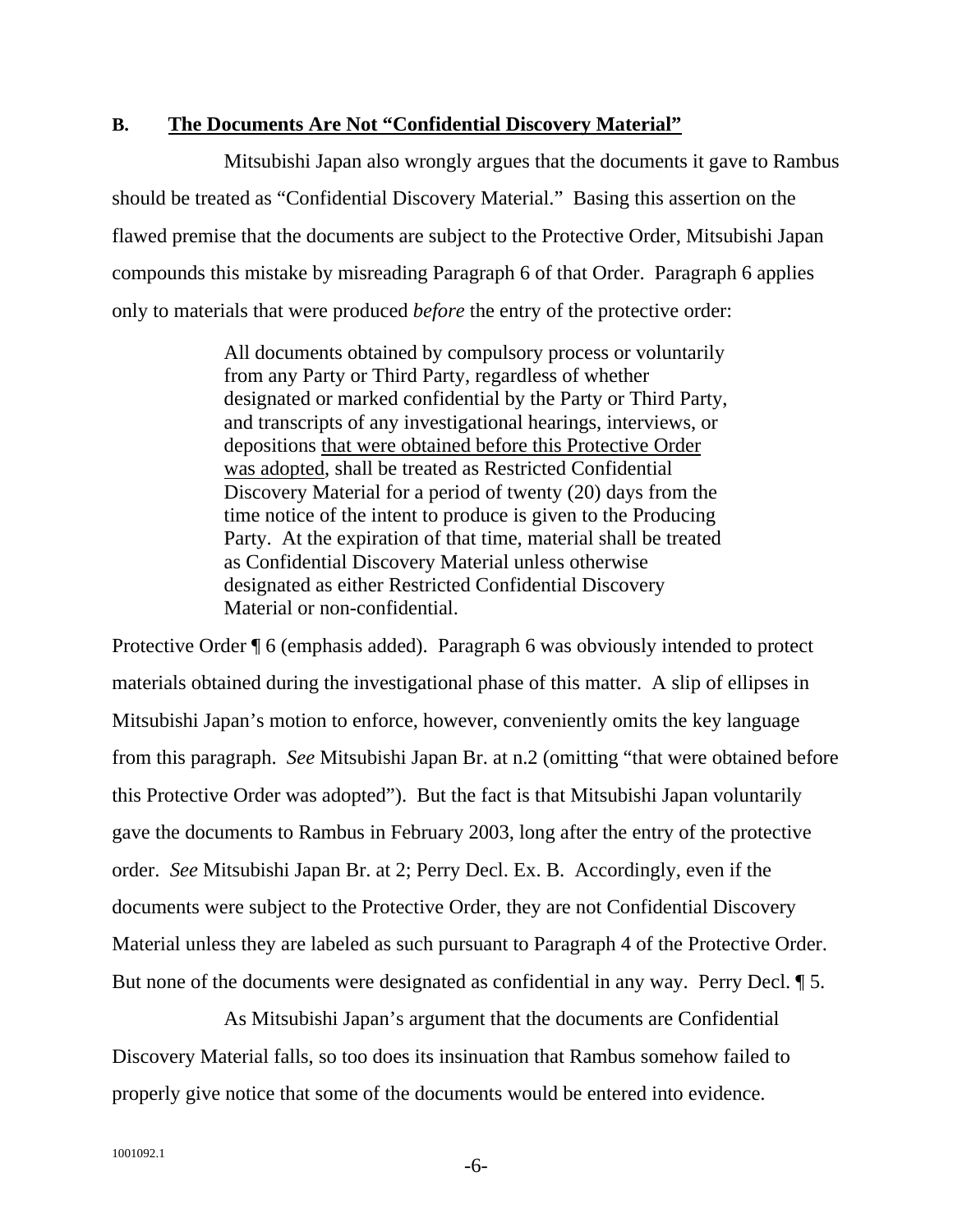Mitsubishi Japan Br. at n.3. Notice of an intent to introduce documents into evidence is only required for Confidential Discovery Material. Protective Order ¶ 18 ("If the Parties intend to introduce as evidence at trial any Confidential Discovery Material of . . . a Producing Party, the Disclosing Party must provide at least 10 days notice to the Producing Party"). Accordingly, certain Mitsubishi Japan documents were properly admitted into evidence and are now part of the public record.

# **III. CONCLUSION**

For the forgoing reasons, the Commission should deny Mitsubishi Japan's motion to enforce the protective order.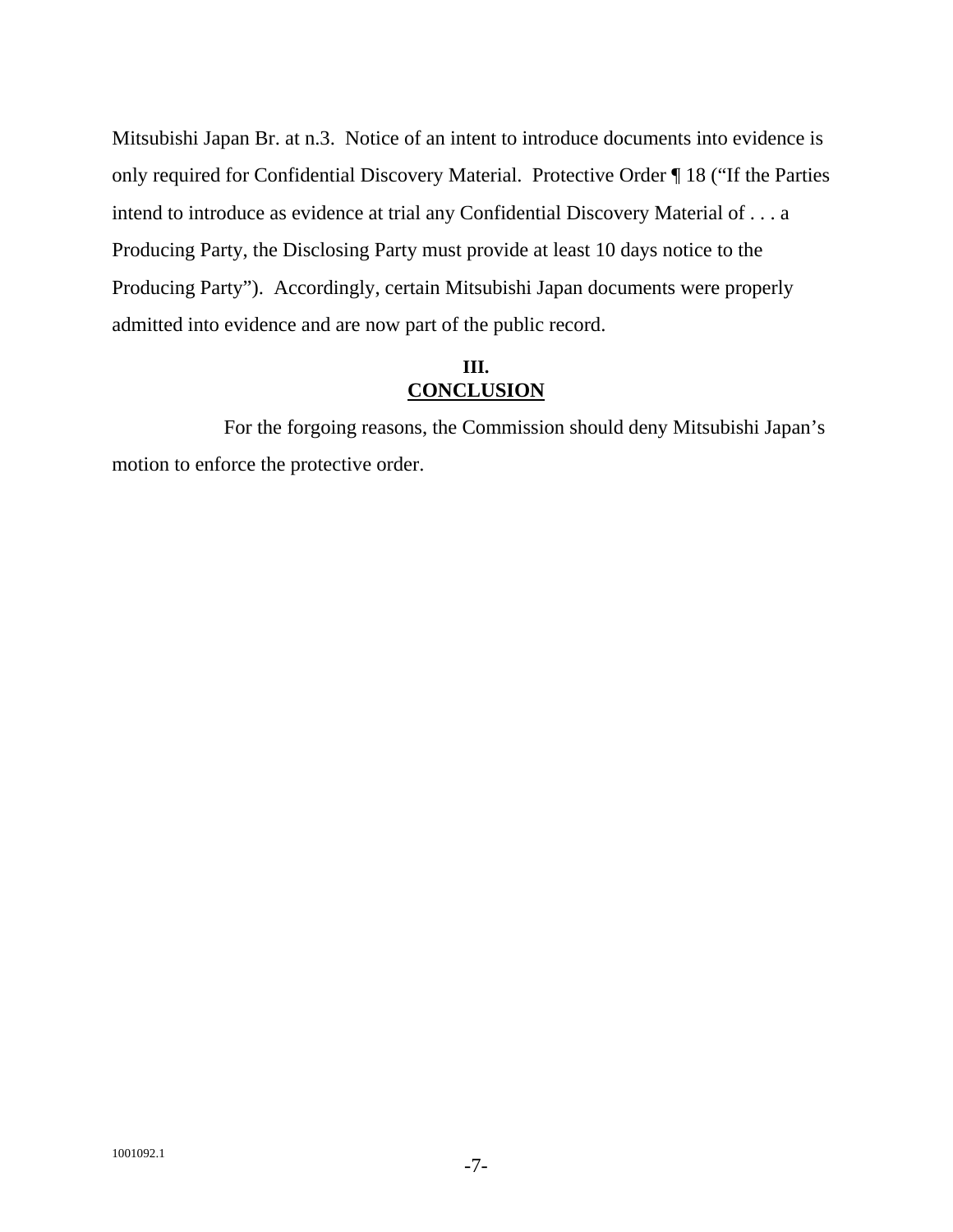Gregory P. Stone Steven M. Perry Sean P. Gates Peter A. Detre MUNGER, TOLLES & OLSON LLP 355 South Grand Avenue, 35<sup>th</sup> Floor Los Angeles, California 90071 (213) 683-9100

A. Douglas Melamed IJay Palansky Kenneth A. Bamberger\* WILMER CUTLER PICKERING LLP 2445 M Street, N.W. Washington, D.C. 20037 (202) 663-6000

Sean C. Cunningham John M. Guaragna Gray, Cary, Ware & Freidenrich LLP 401 "B" Street, Suite 2000 San Diego, California 92101 (619) 699-2700

\* Admitted in MA and NY only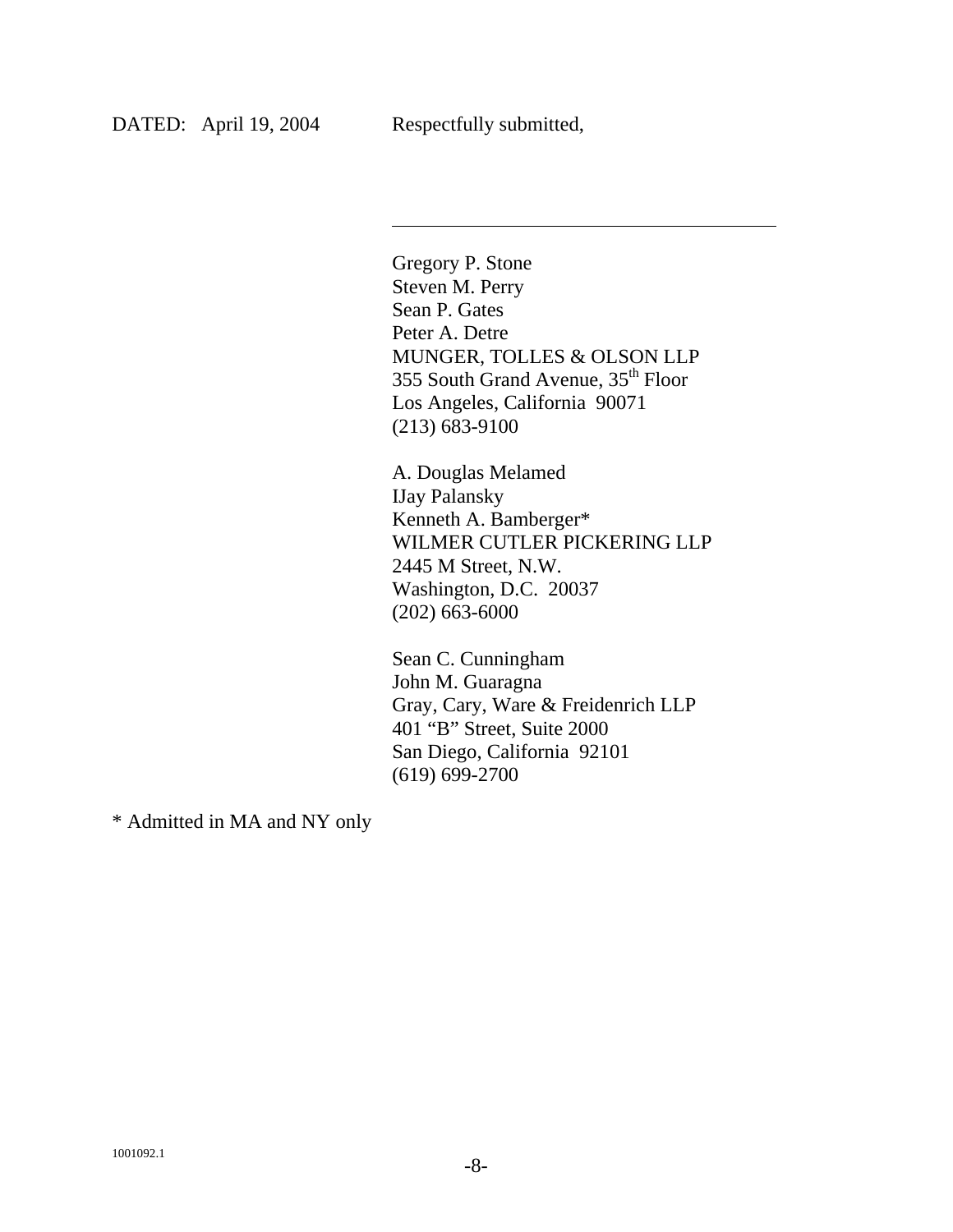### UNITED STATES OF AMERICA BEFORE THE FEDERAL TRADE COMMISSION

In the Matter of  $\qquad \qquad$  )

 $\overline{a}$ 

RAMBUS INCORPORATED,  $($ a corporation.  $\hspace{1.5cm}$ ) and  $\hspace{1.5cm}$  and  $\hspace{1.5cm}$  and  $\hspace{1.5cm}$ 

 $\overline{\phantom{a}}$ 

) Docket No. 9302

### **CERTIFICATE OF SERVICE**

I, Jacqueline M. Haberer, hereby certify that on April 19, 2004, I caused a true and correct copy of the *Opposition of Rambus Inc. to Motion of Non-Party Mitsubishi Electric Corporation to Enforce Protective Order* to be served by facsimile, to be followed by overnight delivery, to Donald R. Harris of Jenner & Block LLC, counsel for Mitsubishi Electric Corporation, at One IBM Plaza, Chicago, Illinois 60611-7603, and on the following persons by hand delivery:

Hon. Stephen J. McGuire Richard B. Dagen, Esq. Chief Administrative Law Judge Assistant Director Federal Trade Commission Bureau of Competition Room H-112 Federal Trade Commission 600 Pennsylvania Avenue, N.W. 601 New Jersey Avenue, N.W. Washington, D.C. 20580 Washington, D.C. 20001

Donald S. Clark, Secretary Malcolm L. Catt, Esq. Federal Trade Commission Attorney Room H-159 Federal Trade Commission 600 Pennsylvania Avenue, N.W. 601 New Jersey Avenue, N.W. Washington, D.C. 20580 Washington, D.C. 20001

Jacqueline M. Haberer